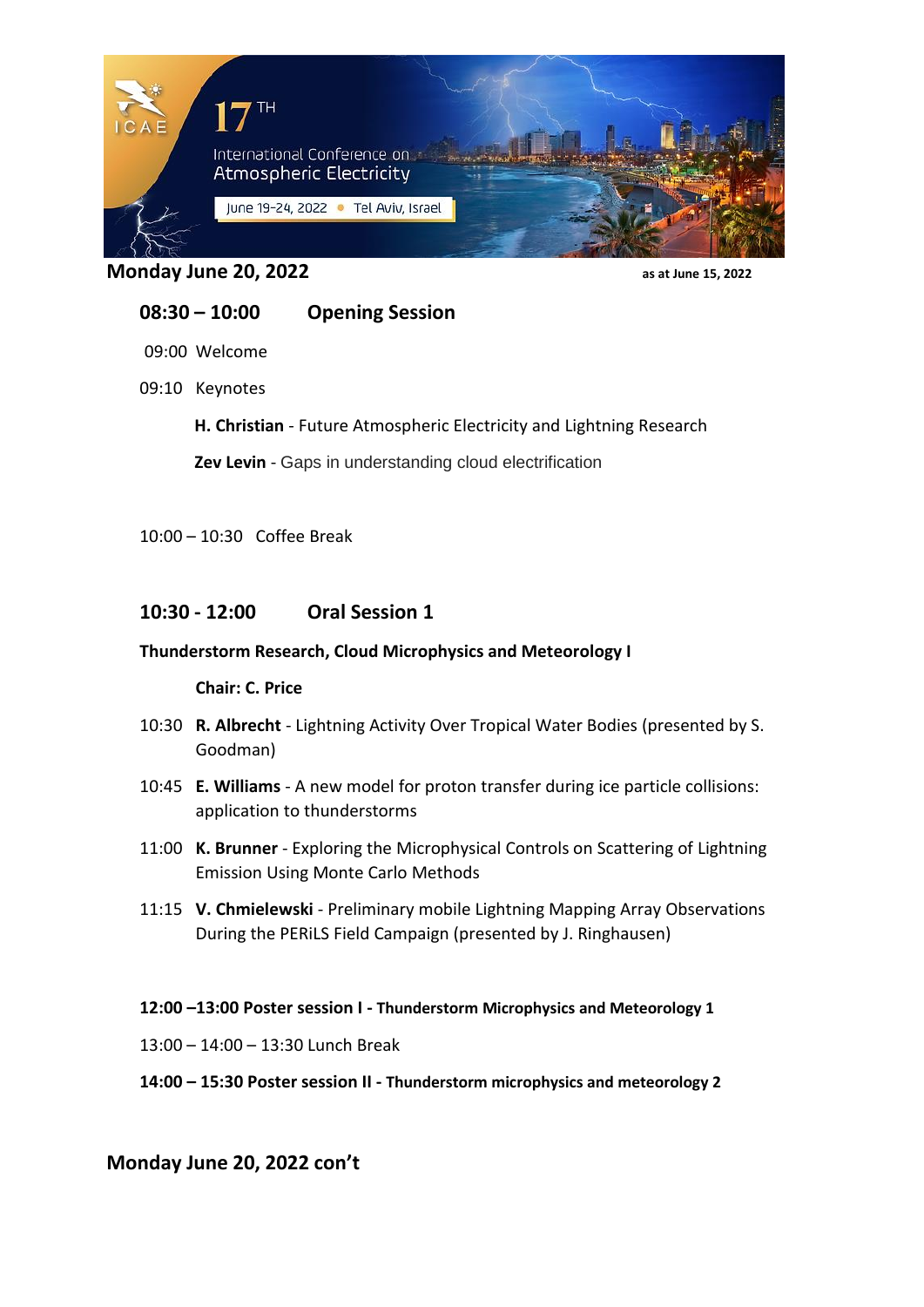

### **15:30 – 17:30 Oral Session 2**

### **Fair Weather Electricity and the Global Electrical Circuit 1**

#### Chair: **E. Williams**

- 15:30 **E. Mareev** Land–Ocean Contrast in the Direct Current Global Electric Circuit
- 15:45 **N. Slyunyaev** Influence of the El Niño—Southern Oscillation on the Global Electric Circuit
- 16:00 **T. Bozóki** 19 Days of Global Lightning Activity As Inferred From Schumann Resonance Observations and Seen By Ground-Based Global Lightning Detection Networks
- 16:15 **M. Fullekrug** Global Climatologies of Lightning, Earth-Ionosphere Cavity Resonances and Surface Temperatures (presented by X. Bai)
- 16:30 **N. Ilin** Simulation of The Seasonal Variation of the Ionospheric Potential for 1980–2020
- 16:45 **C. Miller** Combining Electrical and Optical Measurements to Analyze Fog
- 17:00 **R. Yaniv** E-field Variations caused by Low, Mid- and High Altitude Clouds over Israel
- 17:15 **Y. Hobara** Atmospheric Electric Field Anomaly Observed Immediately Before and After Earthquakes

## **Tuesday June 21, 2022**

### **08:30 – 10:00 Oral Session 3**

### **Thunderstorm research, cloud microphysics and meteorology II**

Chair: **Y. Yair**

- 08:30 **R. Houel** Electrical Properties of Regular Versus Anomalous Polarity Cells Observed with the SAETTA LMA Over the Corsican Island (Presented by E. Defer)
- 08:45 **X. Qie** Observation on Lightning and Thunderstorm Over the Southeastern Tibetan Plateau [by Zoom]
- 09:00 **J. Saha** Increasing Upper Tropospheric Water Vapor Over the Arctic Circle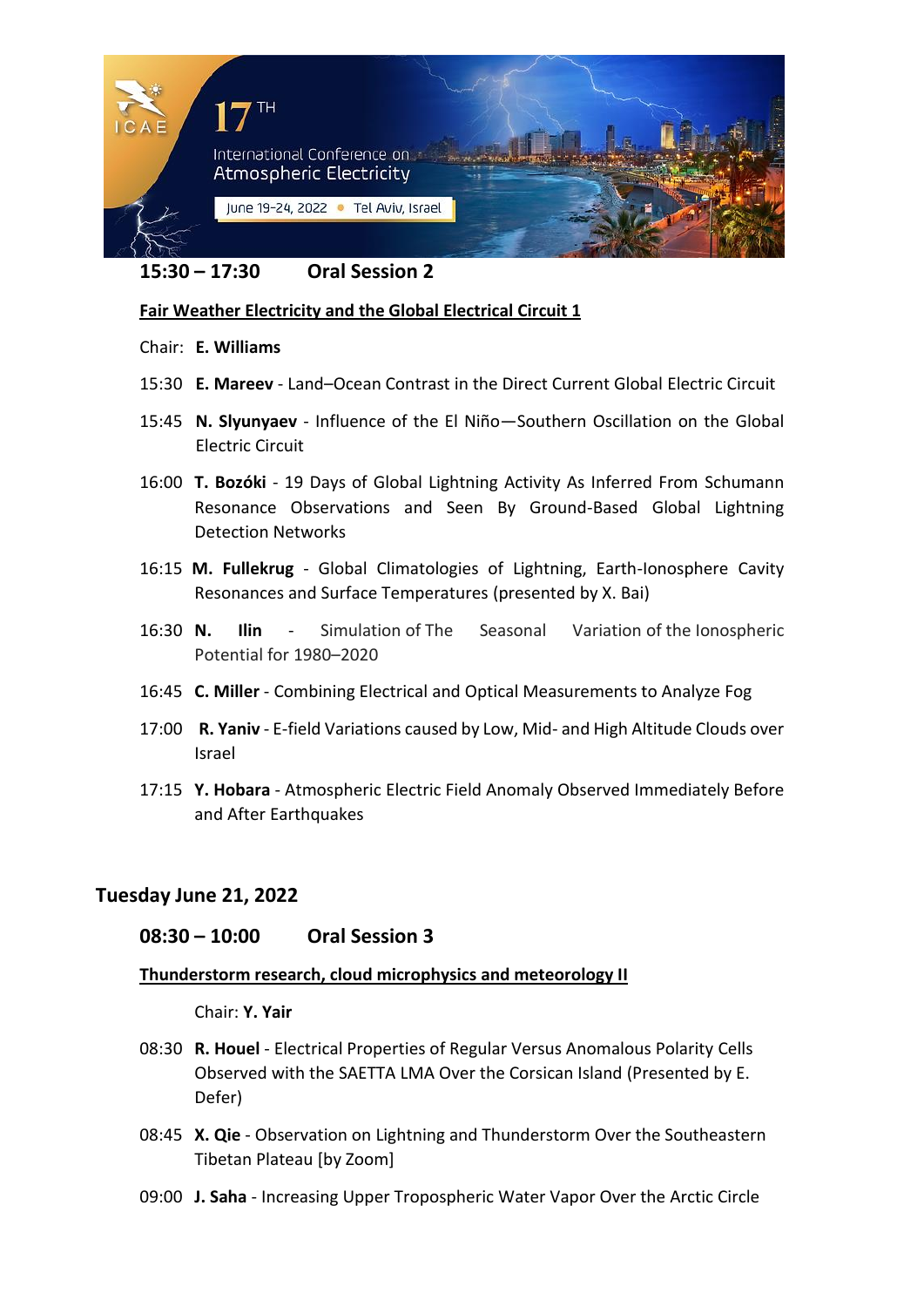

- 09:15 **M. Stock** Comparing Synthetic Global Thunder Hours Derived from TLN with Human-Observed Thunder Day Data (presented by E. DiGangi)
- 09:30 **C. Price** Lightning, Biology and Evolution
- 09:45 **D. Rosenfeld -** Coarse Sea Spray Inhibits Lightning
- **10:00 – 10:30 Coffee Break**

## **10:30 – 12:00 Oral Session 4**

### **Thunderstorm research, cloud microphysics and meteorology III**

Chair: **S. Behnke**

- 10:30 **V. Salinas** Examining Lightning Activity as a Proxy for Cold-Pool Heterogeneity During the Perils Field Project: Introducing A QLCS Tracking and Sampling Method for Surface, Lightning, and Radar Measurements [presented by ]
- 10:45 **J. Souza** Geometric Effects on Hydrometeors Electrification In The Noninductive Relative Growth Rate Charging Mechanism
- 11:00 **O. Altaratz**  Pair-Difference Analysis of Lightning Strokes
- 11:15 **Y. Guan** Research on Lightning Numerical Prediction
- 11:30 **S. Goodman** Intercomparisons of Space-Based Optical and Ground-Based RF Global Observations of Lightning for Constructing a Lightning Climatology

#### **12:00 – 13:30 Poster session III - Fair weather and GEC + Aerosols and Ions**

- 13:30 14:30 Lunch Break
- **14:30 – 15:30 Poster session IV- Lightning Discharge Physics 1**

# **15:30 – 17:30 Oral Session 5**

### **Fair weather electricity and the Global Electrical Circuit 2 + Aerosols and Ions**

Chair: **E. Mareev**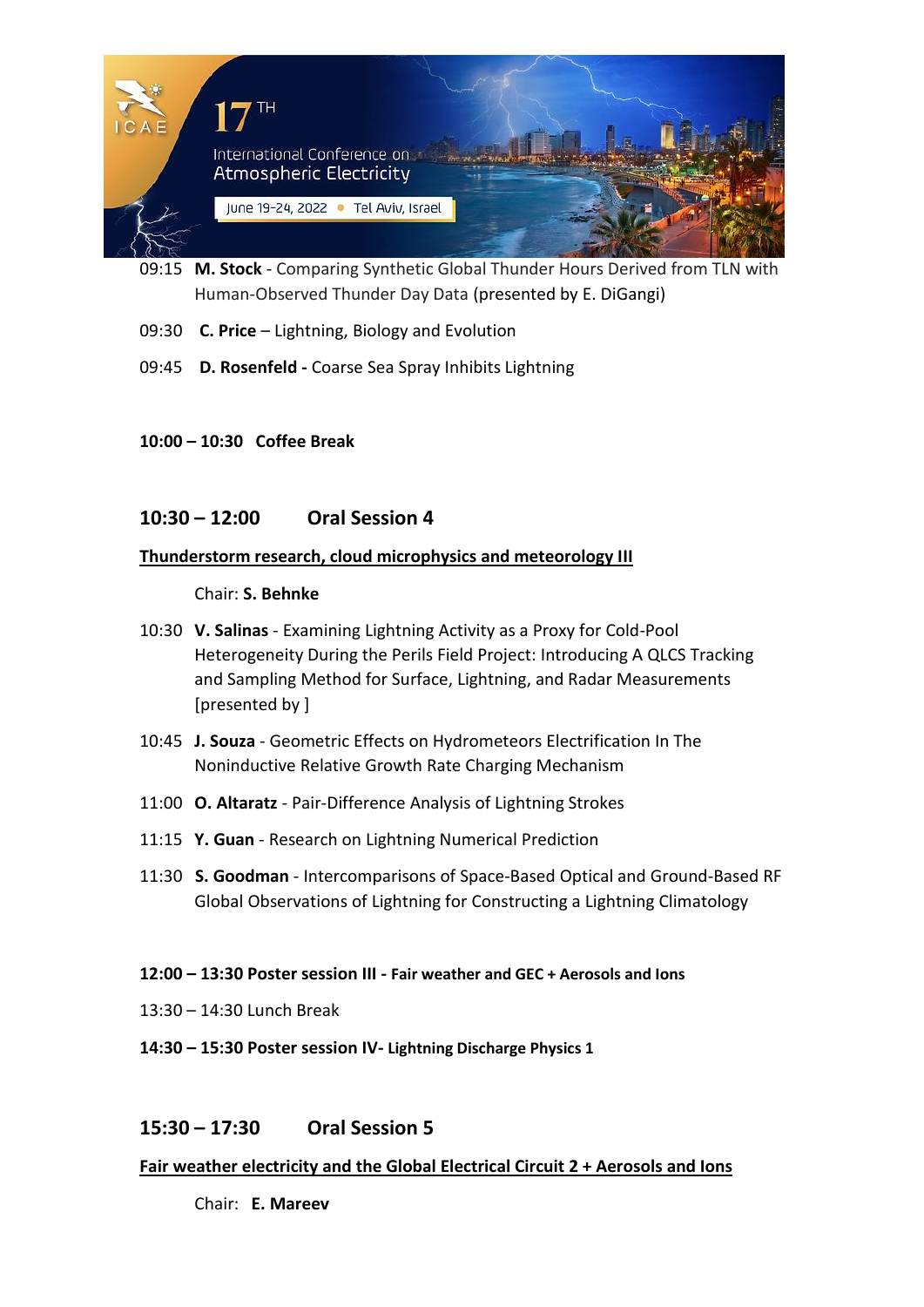

15:30 **B. Tinsley** - Response Of Clouds And Surface Pressure To Jz

- 15:45 **J. Tacza-Anaya** Predominant Periodicities Observed In The Potential Gradient Recorded At Several Ground-Base Stations
- 16:00 **M. Kamogawa** Interdisciplinary Research For Atmospheric Electricity At The Summit Of The Mt. Fuji, Japan
- 16:15 **J. Lax** The Atmosphere as a Source of Electric Energy
- 16:30 **K. Aplin** Atmospheric Measurements With A Modernized Programmable Ion Mobility Spectrometer (Presented By J. Bór)
- 16:45 **A. Buzás** The Atmospheric Electric Potential Gradient at Nagycenk, Hungary 1962–2009 — A Dataset to Study Long Term Changes in The Global Electric **Circuit**

## **Wednesday June 22, 2022**

### **08:30-10:15 Oral Session 6**

#### **Lightning Discharge Physics I**

Chair: **Y. Hobara**

- 08:30 **U. Ebert** News on Streamer Modeling in Air
- 08:45 **S. Cummer** Source Mapping and Quantitative Measurements with Broadband VHF Lightning Interferometry
- 09:00 **M. Saba** Close View of Downward Negative and Upward Positive Leader Connection in Two Cloud-To-Ground Lightning Flashes
- 09:15 **C. Da Silva** Asymmetric Behavior of Positive and Negative Upward Lightning Leaders in Triggered Lightning
- 09:30 **J. Montanya** Analysis of GLM detections of lightning flashes to tall towers
- 09:45 **M. Rubinstein** A Self-Consistent Lightning Return Stroke Model Capable Of Predicting The Effect Of The Ground Conductivity And The Current Reflection At The Strike Point On The Lightning Currents And Electromagnetic Fields
- 10:00 **A. Sunjerga** X-Rays Associated With Stepping Of The Dart Leader In Upward Negative Lightning Discharges At The Säntis Tower: Preliminary Results [presented by M. Rubinstein]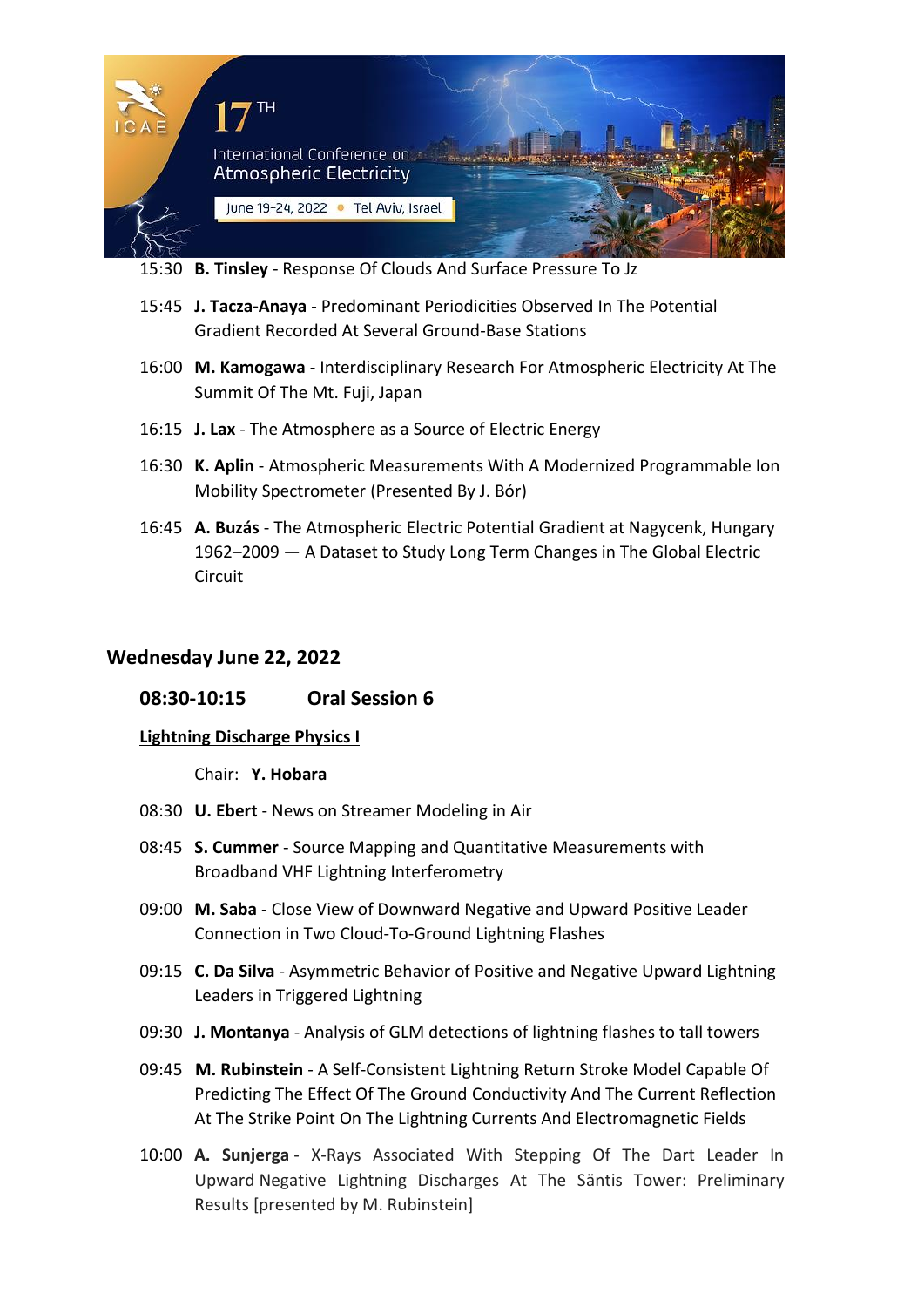

**10:15 – 10:45 Coffee Break**

## **10:45 – 12:30 Oral Session 7**

#### **Lightning Discharge Physics II and Lightning detection**

#### Chair: **M. Stanley**

- 10:30 **D. Iudin** Lightning Initiation Scenario: From Electron Avalanches To A Self-Propagating Hot Channel Segment
- 10:45 **A. Kostinsky** Unusual Plasma Formations Produced By Positive Streamers Entering The Cloud Of Negatively Charged Water Droplets
- 11:00 **T. Tajiri** Characteristic of Lightning Discharge with Extremely Long Channel in Winter Thunderstorm Season
- 11:15 **E. DiGangi** Lightning Classification Improvements for the Earth Networks Total Lightning Network
- 11:30 **G. Marlton** LEELA: The Met Offices Next Generation Lightning Location System
- 11:45 **J. Lapierre** Earth Networks Lightning Processor Update
- 12:00 **M-A. Cooper** ACLENet -- Leading the Developing World to Lightning Safety (presented by S. Schmitt)
- 12:15 **S. Schmitt** Lightning detection in the service of public awareness

#### **12:30 – 13:30 Poster Session V – Lightning Discharge Physics 2**

- 13:30 14:00 Lunch Break
- 14:00 Excursion to Jerusalem

## **Thursday June 23**

**08:30 - 10:00 Oral Session 8**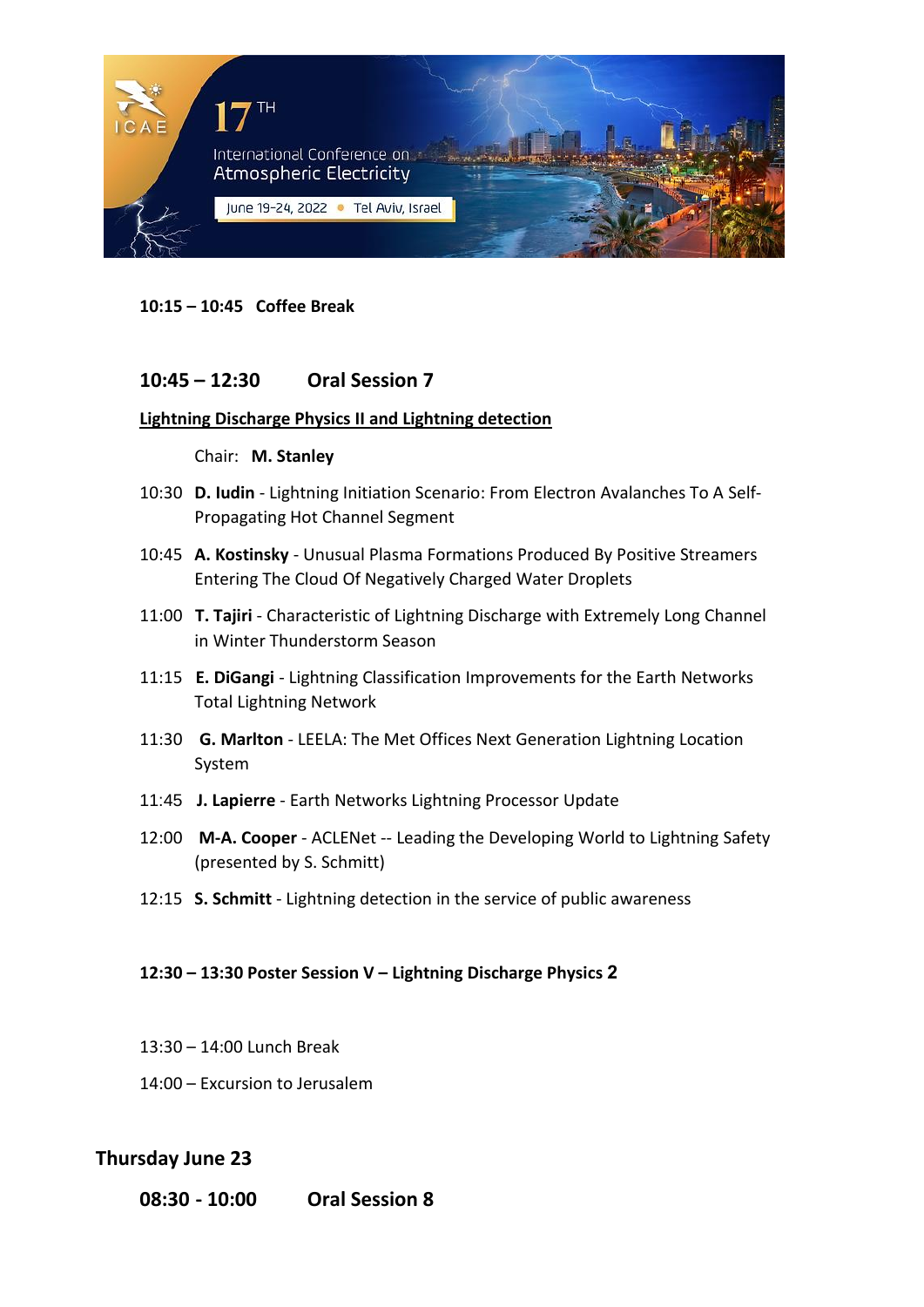

**High Energy Processes in Thunderstorms and TLEs I**

Chair: **J. Montanya**

- 08:30 **E. Williams** The Failed Search for Runaway Electrons in South Africa
- 08:45 **M. Stanley** Dual Broadband VHF Interferometer Observations of TGFs Over the Telescope Array
- 09:00 **A. Chilingarian** On the Nature of the Optical Emission During Intense Electron Fluxes in the Low Atmosphere [Recorded]
- 09:15 **Y. Wada** Gamma-Ray Glows in Winter Thunderstorms: Catalog Analysis and Multi-Sensor Observation
- 09:30 **J. Ortberg** Observation of Downward TGFs in Japan and their Distinct Radio Pulses
- **10:00 – 10:30 Coffee Break**

### **10:30 – 12:00 Oral Session 9**

#### **High Energy Processes in Thunderstorms and TLEs II**

#### Chair: **S. Soula**

- 10:30 **D. Smith** TGF Observations From The Ground And Air With The New Terrestrial High-Energy Observations Of Radiation (THOR) Arrays
- 10:45 **Y. Yair**  First Results of Directed TLE Observations During the ILAN-ES Campaign on the International Space Station
- 11:00 **O. Van Der Velde** 13 Years of Gigantic Jet Observation in The Southern Caribbean Sea and Colombia: What Have We Learned About Their Meteorological Conditions?
- 11:15 **E. Svechnikova**  Thunderstorm Conditions Required for Terrestrial Gammaray Flashes Production by Relativistic Runaway Electron Avalanches
- 11:30 **C. Haspel** The Feasibility of a 3D Time-Dependent Model for Predicting the Area of Possible Sprite Inception in the Mesosphere Based on an Analytical Solution to Poisson's Equation
- 11:45 **A. Evtushenko** Parameterization and Global Distribution of Sprites Based of the WWLLN data